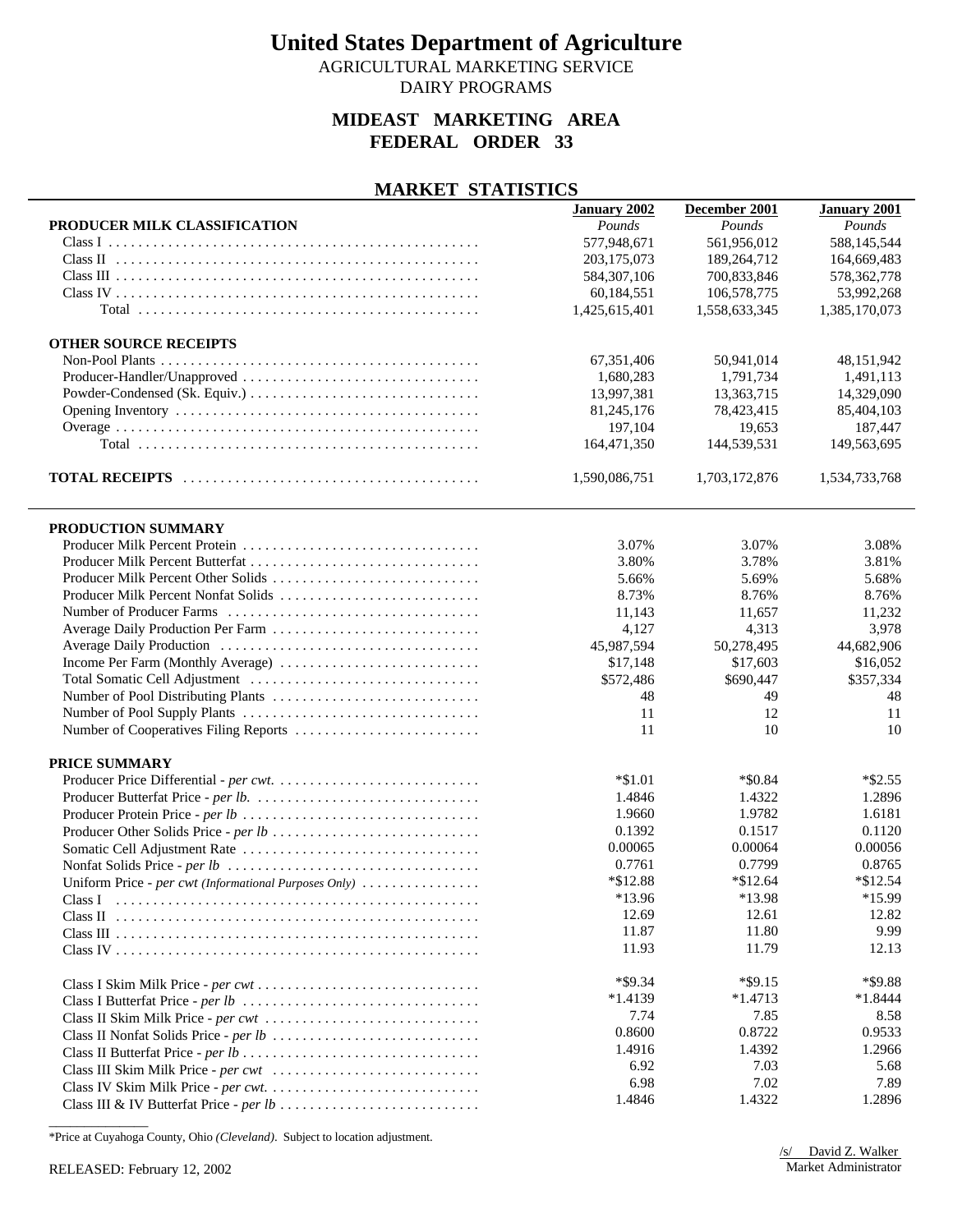AGRICULTURAL MARKETING SERVICE DAIRY PROGRAMS

### **MIDEAST MARKETING AREA FEDERAL ORDER 33**

#### **MARKET STATISTICS**

|                                                       | February 2002 | <b>January 2002</b> | <b>February 2001</b> |
|-------------------------------------------------------|---------------|---------------------|----------------------|
| PRODUCER MILK CLASSIFICATION                          | Pounds        | Pounds              | Pounds               |
|                                                       | 514,236,891   | 577,948,671         | 518,605,264          |
|                                                       | 209,880,750   | 203,175,073         | 81,011,195           |
|                                                       | 637,468,707   | 584, 307, 106       | 558,457,479          |
|                                                       | 111,936,469   | 60,184,551          | 37, 142, 265         |
|                                                       | 1,473,522,817 | 1,425,615,401       | 1,195,216,203        |
|                                                       |               |                     |                      |
| <b>OTHER SOURCE RECEIPTS</b>                          |               |                     |                      |
|                                                       | 49,056,470    | 67.351.406          | 46,196,829           |
|                                                       | 1,522,496     | 1,680,283           | 1,379,824            |
|                                                       | 14,322,532    | 13,997,381          | 12,562,117           |
|                                                       | 84,955,372    | 81,245,176          | 77,214,203           |
|                                                       | 15,101        | 197,104             | 19,846               |
|                                                       | 149,871,971   | 164,471,350         | 137, 372, 819        |
|                                                       |               |                     |                      |
|                                                       | 1,623,394,788 | 1,590,086,751       | 1,332,589,022        |
| PRODUCTION SUMMARY                                    |               |                     |                      |
|                                                       | 3.04%         | 3.07%               | 3.06%                |
|                                                       | 3.76%         | 3.80%               | 3.78%                |
| Producer Milk Percent Other Solids                    | 5.71%         | 5.66%               | 5.69%                |
| Producer Milk Percent Nonfat Solids                   | 8.75%         | 8.73%               | 8.75%                |
|                                                       |               |                     |                      |
|                                                       | 11,254        | 11,143              | 10,762               |
| Average Daily Production Per Farm                     | 4,676         | 4,127               | 3,966                |
|                                                       | 52,625,815    | 45,987,594          | 42,686,293           |
|                                                       | \$16,846      | \$17,148            | \$14,153             |
|                                                       | \$602,855     | \$572,486           | \$399,847            |
|                                                       | 46            | 48                  | 47                   |
|                                                       | 10            | 11                  | 8                    |
| Number of Cooperatives Filing Reports                 | 10            | 11                  | 10                   |
| PRICE SUMMARY                                         |               |                     |                      |
|                                                       | $*$ \$0.83    | $*\$1.01$           | $*$ \$2.01           |
|                                                       | 1.3817        | 1.4846              | 1.4626               |
|                                                       | 2.0884        | 1.9660              | 1.4951               |
|                                                       | 0.0965        | 0.1392              | 0.1199               |
|                                                       | 0.00064       | 0.00065             | 0.00057              |
|                                                       | 0.7721        | 0.7761              | 0.8737               |
| Uniform Price - per cwt (Informational Purposes Only) | $*\$12.46$    | $*\$12.88$          | $*\$12.28$           |
|                                                       | *13.95        | *13.96              | *13.94               |
|                                                       | 12.28         | 12.69               | 13.43                |
|                                                       | 11.63         | 11.87               | 10.27                |
|                                                       | 11.54         | 11.93               | 12.70                |
|                                                       |               |                     |                      |
|                                                       | *\$8.99       | $*$ \$9.34          | *\$9.89              |
|                                                       | $*1.5060$     | $*1.4139$           | $*1.2552$            |
|                                                       | 7.69          | 7.74                | 8.59                 |
|                                                       | 0.8544        | 0.8600              | 0.9544               |
|                                                       | 1.3887        | 1.4916              | 1.4696               |
| Class III Skim Milk Price - per cwt                   | 7.04          | 6.92                | 5.34                 |
|                                                       | 6.95          | 6.98                | 7.86                 |
|                                                       | 1.3817        | 1.4846              | 1.4626               |
|                                                       |               |                     |                      |

\*Price at Cuyahoga County, Ohio *(Cleveland)*. Subject to location adjustment.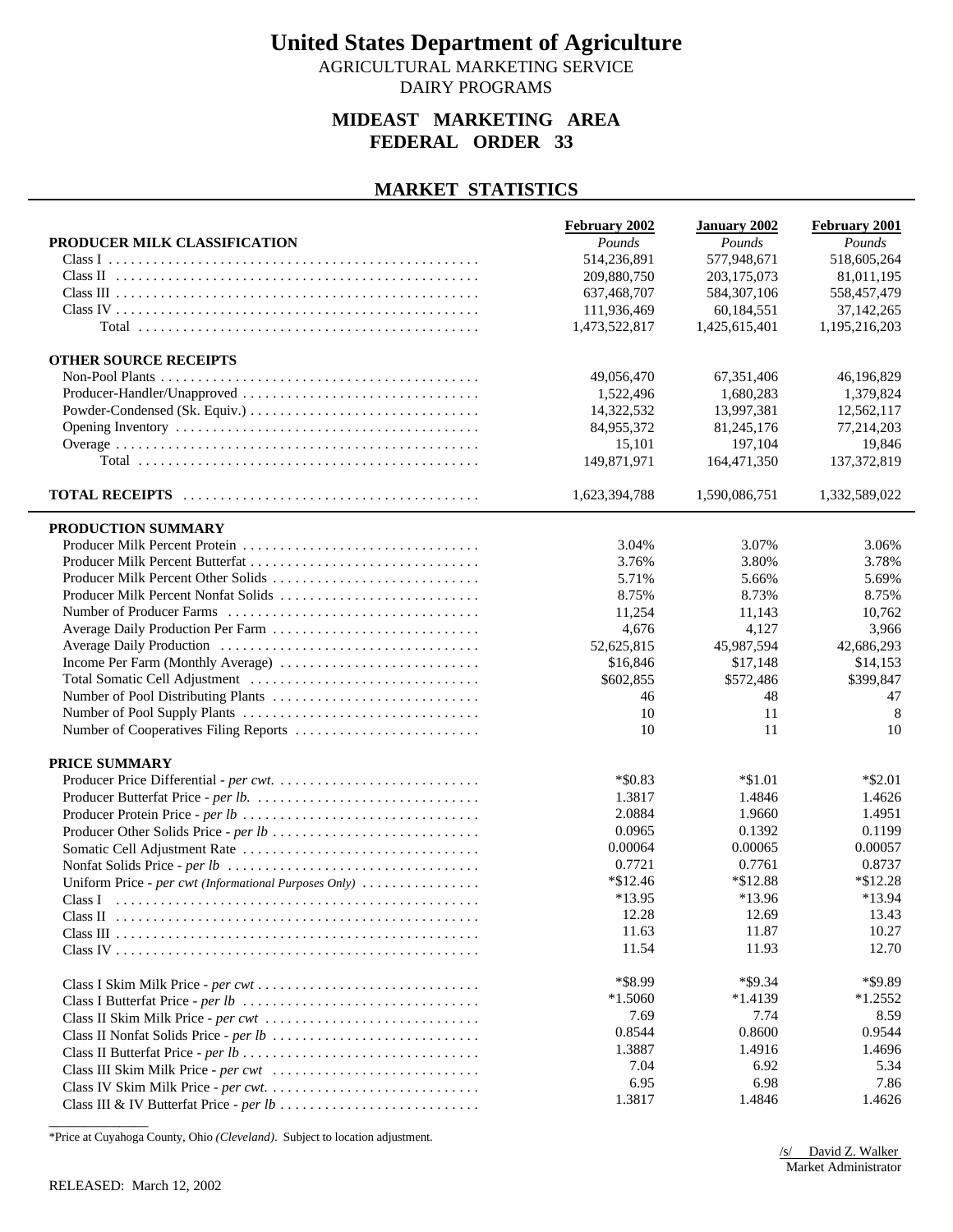AGRICULTURAL MARKETING SERVICE DAIRY PROGRAMS

### **MIDEAST MARKETING AREA FEDERAL ORDER 33**

#### **MARKET STATISTICS**

|                                                       | <b>March 2002</b> | February 2002 | March 2001    |
|-------------------------------------------------------|-------------------|---------------|---------------|
| PRODUCER MILK CLASSIFICATION                          | Pounds            | Pounds        | Pounds        |
|                                                       | 550,370,147       | 514,236,891   | 592,463,468   |
|                                                       | 168, 134, 774     | 209,880,750   | 92,306,848    |
|                                                       | 775, 107, 221     | 637,468,707   | 625,570,509   |
|                                                       | 82,248,591        | 111,936,469   | 27,719,752    |
|                                                       | 1,575,860,733     | 1,473,522,817 | 1,338,060,577 |
|                                                       |                   |               |               |
| <b>OTHER SOURCE RECEIPTS</b>                          |                   |               |               |
|                                                       | 66,760,052        | 49,056,470    | 62,915,803    |
| Producer-Handler/Unapproved                           | 1,737,880         | 1,522,496     | 1,573,416     |
|                                                       | 14,849,719        | 14,322,532    | 17,166,169    |
|                                                       | 79,989,154        | 84,955,372    | 74,969,994    |
|                                                       | 22,178            | 15,101        | 29,903        |
|                                                       | 163,358,983       | 149,871,971   | 156,655,285   |
|                                                       |                   |               |               |
|                                                       | 1,739,219,716     | 1,623,394,788 | 1,494,715,862 |
|                                                       |                   |               |               |
|                                                       |                   |               |               |
| PRODUCTION SUMMARY                                    |                   |               |               |
|                                                       | 3.04%             | 3.04%         | 3.05%         |
| Producer Milk Percent Butterfat                       | 3.77%             | 3.76%         | 3.76%         |
|                                                       | 5.72%             | 5.71%         | 5.70%         |
| Producer Milk Percent Nonfat Solids                   | 8.76%             | 8.75%         | 8.75%         |
|                                                       | 11,794            | 11,254        | 10,658        |
| Average Daily Production Per Farm                     | 4,310             | 4,676         | 4,050         |
|                                                       | 50,834,217        | 52,625,815    | 43,163,244    |
| Income Per Farm (Monthly Average)                     | \$16,454          | \$16,846      | \$17,226      |
|                                                       | \$596,590         | \$602,855     | \$490,867     |
|                                                       | 45                | 46            | 48            |
|                                                       | 11                | 10            | 9             |
| Number of Cooperatives Filing Reports                 | 11                | 10            | 12            |
|                                                       |                   |               |               |
| PRICE SUMMARY                                         |                   |               |               |
|                                                       | $*\$1.28$         | $*$ \$0.83    | $*1.82$       |
|                                                       | 1.3638            | 1.3817        | 1.6820        |
|                                                       | 1.8342            | 2.0884        | 1.6498        |
|                                                       | 0.0688            | 0.0965        | 0.1039        |
|                                                       | 0.00060           | 0.00064       | 0.8727        |
|                                                       | 0.7660            | 0.7721        | 0.00064       |
| Uniform Price - per cwt (Informational Purposes Only) | *\$11.93          | $*$ \$12.46   | $*$ \$13.24   |
| Class I                                               | $*13.62$          | *13.95        | $*14.65$      |
|                                                       | 12.19             | 12.28         | 14.17         |
|                                                       | 10.65             | 11.63         | 11.42         |
|                                                       | 11.42             | 11.54         | 13.46         |
|                                                       |                   |               |               |
|                                                       | $*$ \$9.10        | *\$8.99       | *\$9.86       |
|                                                       | $*1.3817$         | $*1.5060$     | $*1.4683$     |
|                                                       | 7.66              | 7.69          | 8.56          |
|                                                       | 0.8511            | 0.8544        | 0.9511        |
|                                                       | 1.3708            | 1.3887        | 1.6890        |
|                                                       | 6.09              | 7.04          | 5.73          |
|                                                       | 6.89              | 6.95          | 7.85          |
|                                                       | 1.3638            | 1.3817        | 1.6820        |
|                                                       |                   |               |               |

\*Price at Cuyahoga County, Ohio *(Cleveland)*. Subject to location adjustment.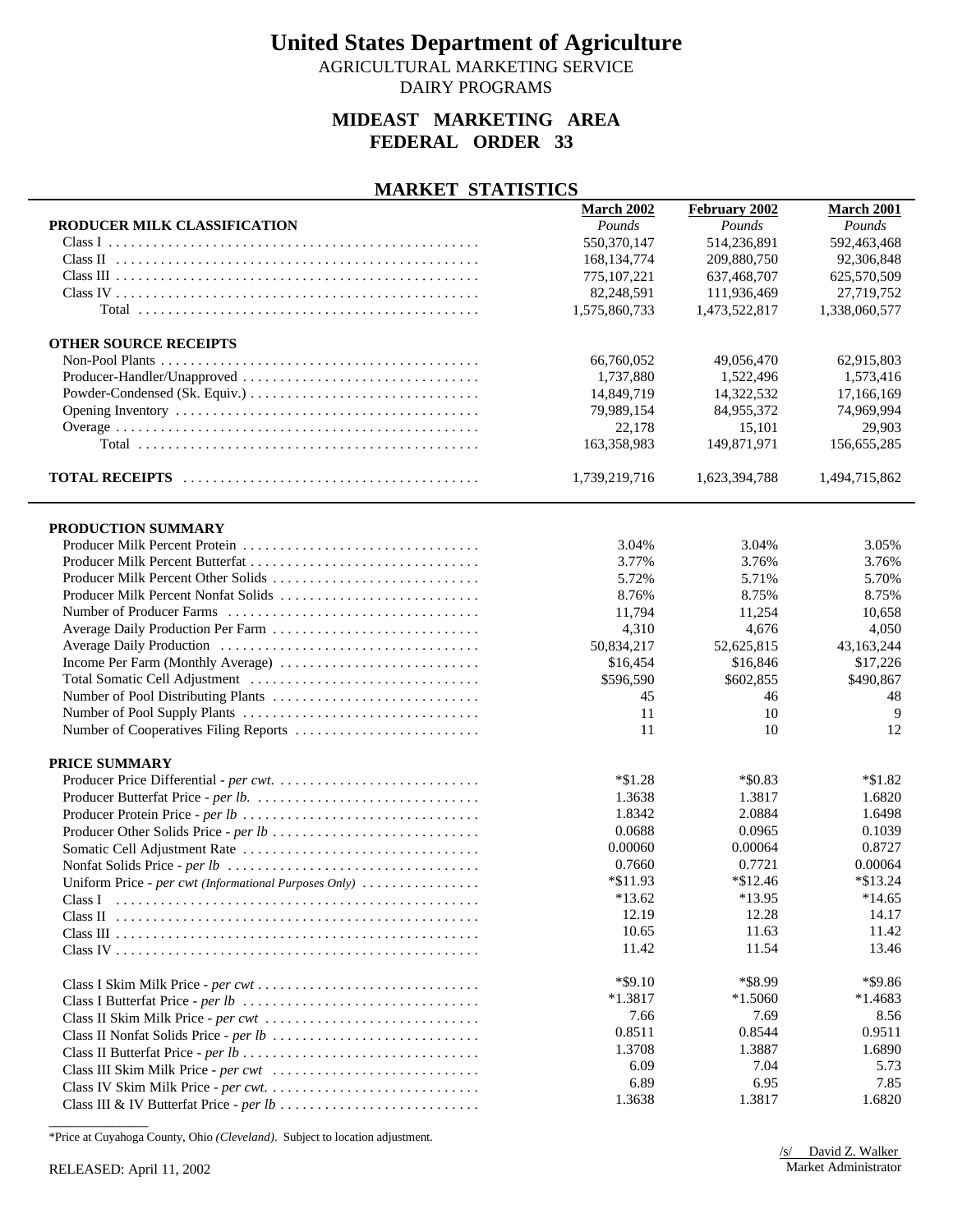AGRICULTURAL MARKETING SERVICE DAIRY PROGRAMS

## **MIDEAST MARKETING AREA FEDERAL ORDER 33**

#### **MARKET STATISTICS**

| PRODUCER MILK CLASSIFICATION<br>Pounds<br>Pounds<br>Pounds<br>537,590,317<br>550,370,147<br>524,283,562<br>171,657,184<br>168, 134, 774<br>96,173,951<br>782,034,326<br>775,107,221<br>640,501,127<br>82,248,591<br>66,117,653<br>45,055,936<br>1,557,399,480<br>1,575,860,733<br>1,306,014,576<br><b>OTHER SOURCE RECEIPTS</b><br>91,904,132<br>66,760,052<br>61,571,706<br>Producer-Handler/Unapproved<br>1,724,978<br>1,737,880<br>1,517,376<br>16,994,753<br>14,849,719<br>17,334,070<br>93,428,387<br>79,989,154<br>72,526,289<br>75,672<br>22,178<br>38,239<br>204,127,922<br>163,358,983<br>152,987,680<br>1,761,527,402<br>1,739,219,716<br>1,459,002,256<br>PRODUCTION SUMMARY<br>2.99%<br>3.04%<br>3.01%<br>3.77%<br>3.71%<br>3.72%<br>Producer Milk Percent Other Solids<br>5.75%<br>5.72%<br>5.71%<br>Producer Milk Percent Nonfat Solids<br>8.74%<br>8.76%<br>8.72%<br>11,503<br>11,794<br>10,958<br>4,513<br>4,310<br>3,973<br>51,913,316<br>43,533,819<br>50,834,217<br>\$16,405<br>\$16,454<br>\$17,058<br>\$468,370<br>\$589,930<br>\$596,590<br>45<br>45<br>47<br>11<br>11<br>8<br>11<br>11<br>13<br>PRICE SUMMARY<br>$*\$1.07$<br>$*\$1.28$<br>$*1.88$<br>1.2890<br>1.3638<br>1.9483<br>2.0109<br>1.8342<br>1.5443<br>0.0566<br>0.0688<br>0.1081<br>0.00067<br>0.00062<br>0.00060<br>0.7575<br>0.7660<br>0.8745<br>*\$11.92<br>*\$13.94<br>$*\$11.93$<br>Uniform Price - per cwt (Informational Purposes Only)<br>$*15.44$<br>$*13.47$<br>$*13.62$<br>Class L<br>12.19<br>15.10<br>11.88<br>10.85<br>10.65<br>12.06<br>11.09<br>11.42<br>14.41<br>*\$8.91<br>$*$ \$9.10<br>*\$9.86<br>$*1.3933$<br>$*1.3817$<br>$*1.6922$<br>7.61<br>7.66<br>8.56<br>0.8456<br>0.8511<br>0.9511<br>1.2960<br>1.3708<br>1.9553<br>6.57<br>6.09<br>5.43<br>6.82<br>7.87<br>6.89<br>1.2890<br>1.3638<br>1.9483 | <b>April 2002</b> | March 2002 | April 2001 |
|----------------------------------------------------------------------------------------------------------------------------------------------------------------------------------------------------------------------------------------------------------------------------------------------------------------------------------------------------------------------------------------------------------------------------------------------------------------------------------------------------------------------------------------------------------------------------------------------------------------------------------------------------------------------------------------------------------------------------------------------------------------------------------------------------------------------------------------------------------------------------------------------------------------------------------------------------------------------------------------------------------------------------------------------------------------------------------------------------------------------------------------------------------------------------------------------------------------------------------------------------------------------------------------------------------------------------------------------------------------------------------------------------------------------------------------------------------------------------------------------------------------------------------------------------------------------------------------------------------------------------------------------------------------------------------------------------------------------------------------------------------------------------------------------------------------|-------------------|------------|------------|
|                                                                                                                                                                                                                                                                                                                                                                                                                                                                                                                                                                                                                                                                                                                                                                                                                                                                                                                                                                                                                                                                                                                                                                                                                                                                                                                                                                                                                                                                                                                                                                                                                                                                                                                                                                                                                |                   |            |            |
|                                                                                                                                                                                                                                                                                                                                                                                                                                                                                                                                                                                                                                                                                                                                                                                                                                                                                                                                                                                                                                                                                                                                                                                                                                                                                                                                                                                                                                                                                                                                                                                                                                                                                                                                                                                                                |                   |            |            |
|                                                                                                                                                                                                                                                                                                                                                                                                                                                                                                                                                                                                                                                                                                                                                                                                                                                                                                                                                                                                                                                                                                                                                                                                                                                                                                                                                                                                                                                                                                                                                                                                                                                                                                                                                                                                                |                   |            |            |
|                                                                                                                                                                                                                                                                                                                                                                                                                                                                                                                                                                                                                                                                                                                                                                                                                                                                                                                                                                                                                                                                                                                                                                                                                                                                                                                                                                                                                                                                                                                                                                                                                                                                                                                                                                                                                |                   |            |            |
|                                                                                                                                                                                                                                                                                                                                                                                                                                                                                                                                                                                                                                                                                                                                                                                                                                                                                                                                                                                                                                                                                                                                                                                                                                                                                                                                                                                                                                                                                                                                                                                                                                                                                                                                                                                                                |                   |            |            |
|                                                                                                                                                                                                                                                                                                                                                                                                                                                                                                                                                                                                                                                                                                                                                                                                                                                                                                                                                                                                                                                                                                                                                                                                                                                                                                                                                                                                                                                                                                                                                                                                                                                                                                                                                                                                                |                   |            |            |
|                                                                                                                                                                                                                                                                                                                                                                                                                                                                                                                                                                                                                                                                                                                                                                                                                                                                                                                                                                                                                                                                                                                                                                                                                                                                                                                                                                                                                                                                                                                                                                                                                                                                                                                                                                                                                |                   |            |            |
|                                                                                                                                                                                                                                                                                                                                                                                                                                                                                                                                                                                                                                                                                                                                                                                                                                                                                                                                                                                                                                                                                                                                                                                                                                                                                                                                                                                                                                                                                                                                                                                                                                                                                                                                                                                                                |                   |            |            |
|                                                                                                                                                                                                                                                                                                                                                                                                                                                                                                                                                                                                                                                                                                                                                                                                                                                                                                                                                                                                                                                                                                                                                                                                                                                                                                                                                                                                                                                                                                                                                                                                                                                                                                                                                                                                                |                   |            |            |
|                                                                                                                                                                                                                                                                                                                                                                                                                                                                                                                                                                                                                                                                                                                                                                                                                                                                                                                                                                                                                                                                                                                                                                                                                                                                                                                                                                                                                                                                                                                                                                                                                                                                                                                                                                                                                |                   |            |            |
|                                                                                                                                                                                                                                                                                                                                                                                                                                                                                                                                                                                                                                                                                                                                                                                                                                                                                                                                                                                                                                                                                                                                                                                                                                                                                                                                                                                                                                                                                                                                                                                                                                                                                                                                                                                                                |                   |            |            |
|                                                                                                                                                                                                                                                                                                                                                                                                                                                                                                                                                                                                                                                                                                                                                                                                                                                                                                                                                                                                                                                                                                                                                                                                                                                                                                                                                                                                                                                                                                                                                                                                                                                                                                                                                                                                                |                   |            |            |
|                                                                                                                                                                                                                                                                                                                                                                                                                                                                                                                                                                                                                                                                                                                                                                                                                                                                                                                                                                                                                                                                                                                                                                                                                                                                                                                                                                                                                                                                                                                                                                                                                                                                                                                                                                                                                |                   |            |            |
|                                                                                                                                                                                                                                                                                                                                                                                                                                                                                                                                                                                                                                                                                                                                                                                                                                                                                                                                                                                                                                                                                                                                                                                                                                                                                                                                                                                                                                                                                                                                                                                                                                                                                                                                                                                                                |                   |            |            |
|                                                                                                                                                                                                                                                                                                                                                                                                                                                                                                                                                                                                                                                                                                                                                                                                                                                                                                                                                                                                                                                                                                                                                                                                                                                                                                                                                                                                                                                                                                                                                                                                                                                                                                                                                                                                                |                   |            |            |
|                                                                                                                                                                                                                                                                                                                                                                                                                                                                                                                                                                                                                                                                                                                                                                                                                                                                                                                                                                                                                                                                                                                                                                                                                                                                                                                                                                                                                                                                                                                                                                                                                                                                                                                                                                                                                |                   |            |            |
|                                                                                                                                                                                                                                                                                                                                                                                                                                                                                                                                                                                                                                                                                                                                                                                                                                                                                                                                                                                                                                                                                                                                                                                                                                                                                                                                                                                                                                                                                                                                                                                                                                                                                                                                                                                                                |                   |            |            |
|                                                                                                                                                                                                                                                                                                                                                                                                                                                                                                                                                                                                                                                                                                                                                                                                                                                                                                                                                                                                                                                                                                                                                                                                                                                                                                                                                                                                                                                                                                                                                                                                                                                                                                                                                                                                                |                   |            |            |
|                                                                                                                                                                                                                                                                                                                                                                                                                                                                                                                                                                                                                                                                                                                                                                                                                                                                                                                                                                                                                                                                                                                                                                                                                                                                                                                                                                                                                                                                                                                                                                                                                                                                                                                                                                                                                |                   |            |            |
|                                                                                                                                                                                                                                                                                                                                                                                                                                                                                                                                                                                                                                                                                                                                                                                                                                                                                                                                                                                                                                                                                                                                                                                                                                                                                                                                                                                                                                                                                                                                                                                                                                                                                                                                                                                                                |                   |            |            |
|                                                                                                                                                                                                                                                                                                                                                                                                                                                                                                                                                                                                                                                                                                                                                                                                                                                                                                                                                                                                                                                                                                                                                                                                                                                                                                                                                                                                                                                                                                                                                                                                                                                                                                                                                                                                                |                   |            |            |
|                                                                                                                                                                                                                                                                                                                                                                                                                                                                                                                                                                                                                                                                                                                                                                                                                                                                                                                                                                                                                                                                                                                                                                                                                                                                                                                                                                                                                                                                                                                                                                                                                                                                                                                                                                                                                |                   |            |            |
|                                                                                                                                                                                                                                                                                                                                                                                                                                                                                                                                                                                                                                                                                                                                                                                                                                                                                                                                                                                                                                                                                                                                                                                                                                                                                                                                                                                                                                                                                                                                                                                                                                                                                                                                                                                                                |                   |            |            |
|                                                                                                                                                                                                                                                                                                                                                                                                                                                                                                                                                                                                                                                                                                                                                                                                                                                                                                                                                                                                                                                                                                                                                                                                                                                                                                                                                                                                                                                                                                                                                                                                                                                                                                                                                                                                                |                   |            |            |
|                                                                                                                                                                                                                                                                                                                                                                                                                                                                                                                                                                                                                                                                                                                                                                                                                                                                                                                                                                                                                                                                                                                                                                                                                                                                                                                                                                                                                                                                                                                                                                                                                                                                                                                                                                                                                |                   |            |            |
|                                                                                                                                                                                                                                                                                                                                                                                                                                                                                                                                                                                                                                                                                                                                                                                                                                                                                                                                                                                                                                                                                                                                                                                                                                                                                                                                                                                                                                                                                                                                                                                                                                                                                                                                                                                                                |                   |            |            |
|                                                                                                                                                                                                                                                                                                                                                                                                                                                                                                                                                                                                                                                                                                                                                                                                                                                                                                                                                                                                                                                                                                                                                                                                                                                                                                                                                                                                                                                                                                                                                                                                                                                                                                                                                                                                                |                   |            |            |
|                                                                                                                                                                                                                                                                                                                                                                                                                                                                                                                                                                                                                                                                                                                                                                                                                                                                                                                                                                                                                                                                                                                                                                                                                                                                                                                                                                                                                                                                                                                                                                                                                                                                                                                                                                                                                |                   |            |            |
|                                                                                                                                                                                                                                                                                                                                                                                                                                                                                                                                                                                                                                                                                                                                                                                                                                                                                                                                                                                                                                                                                                                                                                                                                                                                                                                                                                                                                                                                                                                                                                                                                                                                                                                                                                                                                |                   |            |            |
|                                                                                                                                                                                                                                                                                                                                                                                                                                                                                                                                                                                                                                                                                                                                                                                                                                                                                                                                                                                                                                                                                                                                                                                                                                                                                                                                                                                                                                                                                                                                                                                                                                                                                                                                                                                                                |                   |            |            |
|                                                                                                                                                                                                                                                                                                                                                                                                                                                                                                                                                                                                                                                                                                                                                                                                                                                                                                                                                                                                                                                                                                                                                                                                                                                                                                                                                                                                                                                                                                                                                                                                                                                                                                                                                                                                                |                   |            |            |
|                                                                                                                                                                                                                                                                                                                                                                                                                                                                                                                                                                                                                                                                                                                                                                                                                                                                                                                                                                                                                                                                                                                                                                                                                                                                                                                                                                                                                                                                                                                                                                                                                                                                                                                                                                                                                |                   |            |            |
|                                                                                                                                                                                                                                                                                                                                                                                                                                                                                                                                                                                                                                                                                                                                                                                                                                                                                                                                                                                                                                                                                                                                                                                                                                                                                                                                                                                                                                                                                                                                                                                                                                                                                                                                                                                                                |                   |            |            |
|                                                                                                                                                                                                                                                                                                                                                                                                                                                                                                                                                                                                                                                                                                                                                                                                                                                                                                                                                                                                                                                                                                                                                                                                                                                                                                                                                                                                                                                                                                                                                                                                                                                                                                                                                                                                                |                   |            |            |
|                                                                                                                                                                                                                                                                                                                                                                                                                                                                                                                                                                                                                                                                                                                                                                                                                                                                                                                                                                                                                                                                                                                                                                                                                                                                                                                                                                                                                                                                                                                                                                                                                                                                                                                                                                                                                |                   |            |            |
|                                                                                                                                                                                                                                                                                                                                                                                                                                                                                                                                                                                                                                                                                                                                                                                                                                                                                                                                                                                                                                                                                                                                                                                                                                                                                                                                                                                                                                                                                                                                                                                                                                                                                                                                                                                                                |                   |            |            |
|                                                                                                                                                                                                                                                                                                                                                                                                                                                                                                                                                                                                                                                                                                                                                                                                                                                                                                                                                                                                                                                                                                                                                                                                                                                                                                                                                                                                                                                                                                                                                                                                                                                                                                                                                                                                                |                   |            |            |
|                                                                                                                                                                                                                                                                                                                                                                                                                                                                                                                                                                                                                                                                                                                                                                                                                                                                                                                                                                                                                                                                                                                                                                                                                                                                                                                                                                                                                                                                                                                                                                                                                                                                                                                                                                                                                |                   |            |            |
|                                                                                                                                                                                                                                                                                                                                                                                                                                                                                                                                                                                                                                                                                                                                                                                                                                                                                                                                                                                                                                                                                                                                                                                                                                                                                                                                                                                                                                                                                                                                                                                                                                                                                                                                                                                                                |                   |            |            |
|                                                                                                                                                                                                                                                                                                                                                                                                                                                                                                                                                                                                                                                                                                                                                                                                                                                                                                                                                                                                                                                                                                                                                                                                                                                                                                                                                                                                                                                                                                                                                                                                                                                                                                                                                                                                                |                   |            |            |
|                                                                                                                                                                                                                                                                                                                                                                                                                                                                                                                                                                                                                                                                                                                                                                                                                                                                                                                                                                                                                                                                                                                                                                                                                                                                                                                                                                                                                                                                                                                                                                                                                                                                                                                                                                                                                |                   |            |            |
|                                                                                                                                                                                                                                                                                                                                                                                                                                                                                                                                                                                                                                                                                                                                                                                                                                                                                                                                                                                                                                                                                                                                                                                                                                                                                                                                                                                                                                                                                                                                                                                                                                                                                                                                                                                                                |                   |            |            |
|                                                                                                                                                                                                                                                                                                                                                                                                                                                                                                                                                                                                                                                                                                                                                                                                                                                                                                                                                                                                                                                                                                                                                                                                                                                                                                                                                                                                                                                                                                                                                                                                                                                                                                                                                                                                                |                   |            |            |
|                                                                                                                                                                                                                                                                                                                                                                                                                                                                                                                                                                                                                                                                                                                                                                                                                                                                                                                                                                                                                                                                                                                                                                                                                                                                                                                                                                                                                                                                                                                                                                                                                                                                                                                                                                                                                |                   |            |            |
|                                                                                                                                                                                                                                                                                                                                                                                                                                                                                                                                                                                                                                                                                                                                                                                                                                                                                                                                                                                                                                                                                                                                                                                                                                                                                                                                                                                                                                                                                                                                                                                                                                                                                                                                                                                                                |                   |            |            |
|                                                                                                                                                                                                                                                                                                                                                                                                                                                                                                                                                                                                                                                                                                                                                                                                                                                                                                                                                                                                                                                                                                                                                                                                                                                                                                                                                                                                                                                                                                                                                                                                                                                                                                                                                                                                                |                   |            |            |
|                                                                                                                                                                                                                                                                                                                                                                                                                                                                                                                                                                                                                                                                                                                                                                                                                                                                                                                                                                                                                                                                                                                                                                                                                                                                                                                                                                                                                                                                                                                                                                                                                                                                                                                                                                                                                |                   |            |            |
|                                                                                                                                                                                                                                                                                                                                                                                                                                                                                                                                                                                                                                                                                                                                                                                                                                                                                                                                                                                                                                                                                                                                                                                                                                                                                                                                                                                                                                                                                                                                                                                                                                                                                                                                                                                                                |                   |            |            |
|                                                                                                                                                                                                                                                                                                                                                                                                                                                                                                                                                                                                                                                                                                                                                                                                                                                                                                                                                                                                                                                                                                                                                                                                                                                                                                                                                                                                                                                                                                                                                                                                                                                                                                                                                                                                                |                   |            |            |
|                                                                                                                                                                                                                                                                                                                                                                                                                                                                                                                                                                                                                                                                                                                                                                                                                                                                                                                                                                                                                                                                                                                                                                                                                                                                                                                                                                                                                                                                                                                                                                                                                                                                                                                                                                                                                |                   |            |            |
|                                                                                                                                                                                                                                                                                                                                                                                                                                                                                                                                                                                                                                                                                                                                                                                                                                                                                                                                                                                                                                                                                                                                                                                                                                                                                                                                                                                                                                                                                                                                                                                                                                                                                                                                                                                                                |                   |            |            |
|                                                                                                                                                                                                                                                                                                                                                                                                                                                                                                                                                                                                                                                                                                                                                                                                                                                                                                                                                                                                                                                                                                                                                                                                                                                                                                                                                                                                                                                                                                                                                                                                                                                                                                                                                                                                                |                   |            |            |
|                                                                                                                                                                                                                                                                                                                                                                                                                                                                                                                                                                                                                                                                                                                                                                                                                                                                                                                                                                                                                                                                                                                                                                                                                                                                                                                                                                                                                                                                                                                                                                                                                                                                                                                                                                                                                |                   |            |            |

\*Price at Cuyahoga County, Ohio *(Cleveland)*. Subject to location adjustment.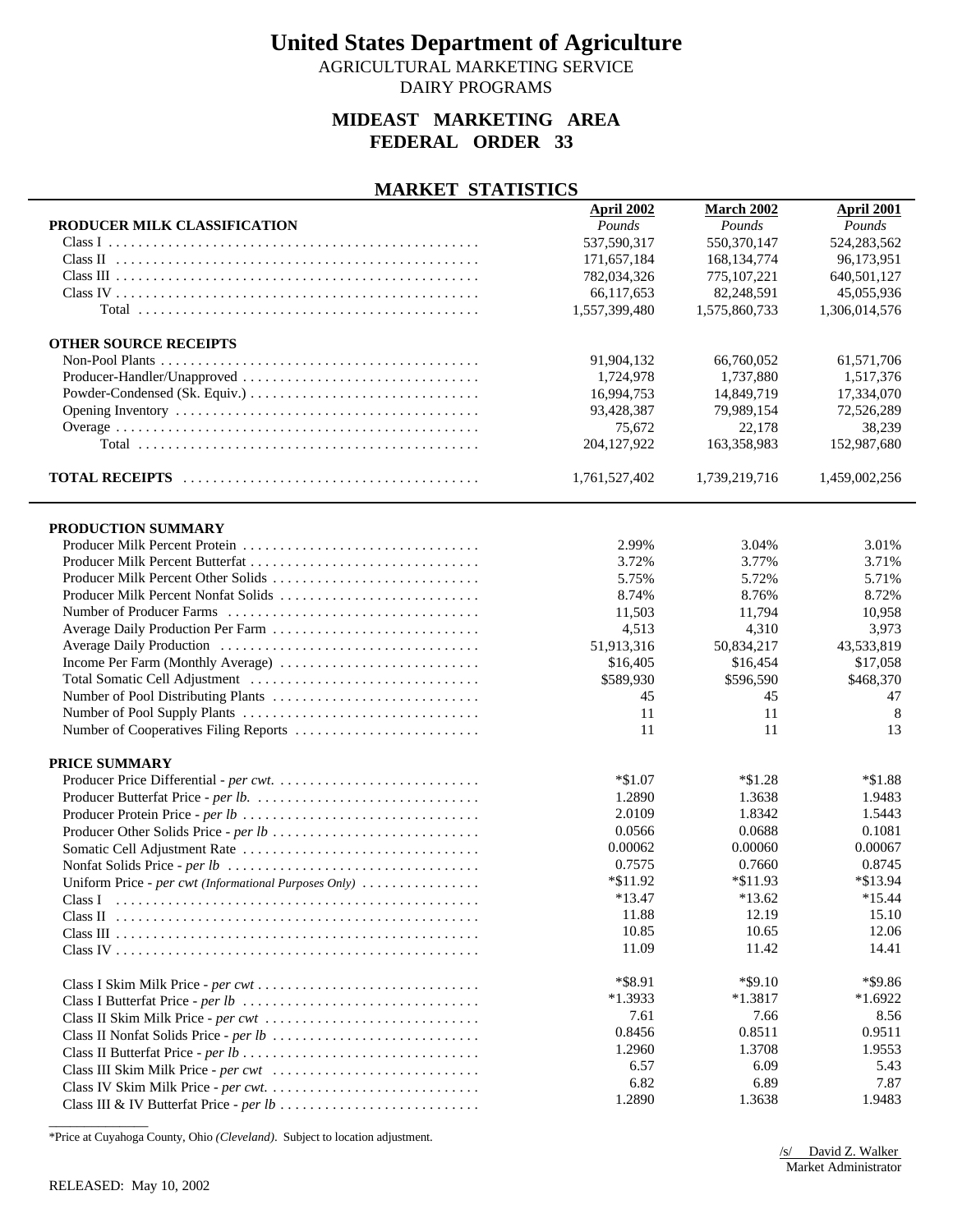AGRICULTURAL MARKETING SERVICE

## DAIRY PROGRAMS

#### **MIDEAST MARKETING AREA FEDERAL ORDER 33**

#### **MARKET STATISTICS**

|                                                       | <b>May 2002</b> | <b>April 2002</b> | <b>May 2001</b> |
|-------------------------------------------------------|-----------------|-------------------|-----------------|
| PRODUCER MILK CLASSIFICATION                          | Pounds          | Pounds            | Pounds          |
|                                                       | 557,213,864     | 537,590,317       | 549,295,823     |
|                                                       | 236, 181, 123   | 171,657,184       | 109,369,791     |
|                                                       | 848,024,479     | 782,034,326       | 778,890,730     |
|                                                       | 93,789,845      | 66,117,653        | 35,781,463      |
|                                                       | 1,735,209,311   | 1,557,399,480     | 1,473,337,807   |
|                                                       |                 |                   |                 |
| <b>OTHER SOURCE RECEIPTS</b>                          |                 |                   |                 |
|                                                       | 81,874,073      | 91,904,132        | 46,691,707      |
| Producer-Handler/Unapproved                           | 1,973,973       | 1,724,978         | 1,826,110       |
|                                                       | 17,729,221      | 16.994.753        | 20,899,788      |
|                                                       |                 |                   | 81,044,718      |
|                                                       | 87,530,918      | 93,428,387        |                 |
|                                                       | 57,170          | 75,672            | 97,958          |
|                                                       | 189, 165, 355   | 204,127,922       | 150,560,281     |
|                                                       | 1,924,374,666   | 1,761,527,402     | 1,623,898,088   |
|                                                       |                 |                   |                 |
| PRODUCTION SUMMARY                                    |                 |                   |                 |
|                                                       | 2.99%           | 2.99%             | 2.97%           |
| Producer Milk Percent Butterfat                       | 3.65%           | 3.72%             | 3.61%           |
|                                                       | 5.74%           | 5.75%             | 5.73%           |
| Producer Milk Percent Nonfat Solids                   | 8.73%           | 8.74%             | 8.70%           |
|                                                       | 11,737          | 11,503            | 11,596          |
| Average Daily Production Per Farm                     | 4,769           | 4,513             | 4,098           |
|                                                       | 55,974,494      | 51,913,316        | 47,527,026      |
|                                                       | \$17,360        | \$16,405          | \$19,386        |
|                                                       | \$705,423       | \$589,930         | \$512,234       |
|                                                       | 45              | 45                | 47              |
|                                                       | 11              | 11                | 8               |
| Number of Cooperatives Filing Reports                 | 11              | 11                | 15              |
| PRICE SUMMARY                                         |                 |                   |                 |
|                                                       | $*$ \$0.81      | $*\$1.07$         | $*1.29$         |
|                                                       | 1.1433          | 1.2890            | 2.1191          |
|                                                       | 2.2097          | 2.0109            | 1.9108          |
|                                                       | 0.0371          |                   |                 |
|                                                       | 0.00062         | 0.0566            | 0.1229          |
|                                                       | 0.7572          | 0.00062           | 0.00076         |
|                                                       |                 | 0.7575            | 0.8780          |
| Uniform Price - per cwt (Informational Purposes Only) | $*\$11.63$      | $*\$11.92$        | $*\$15.12$      |
| Class I                                               | $*13.26$        | $*13.47$          | $*16.21$        |
| Class <sub>II</sub>                                   | 11.29           | 11.88             | 15.72           |
|                                                       | 10.82           | 10.85             | 13.83           |
|                                                       | 10.57           | 11.09             | 15.04           |
|                                                       | *\$8.83         | *\$8.91           | *\$9.88         |
|                                                       | $*1.3539$       | $*1.3933$         | $*1.9087$       |
|                                                       | 7.53            | 7.61              | 8.58            |
|                                                       | 0.8367          | 0.8456            | 0.9533          |
|                                                       | 1.1503          | 1.2960            | 2.1261          |
|                                                       | 7.07            | 6.57              | 6.65            |
|                                                       | 6.81            | 6.82              | 7.90            |
|                                                       | 1.1433          | 1.2890            | 2.1191          |
|                                                       |                 |                   |                 |

\*Price at Cuyahoga County, Ohio *(Cleveland)*. Subject to location adjustment.

/s/ David Z. Walker Market Administrator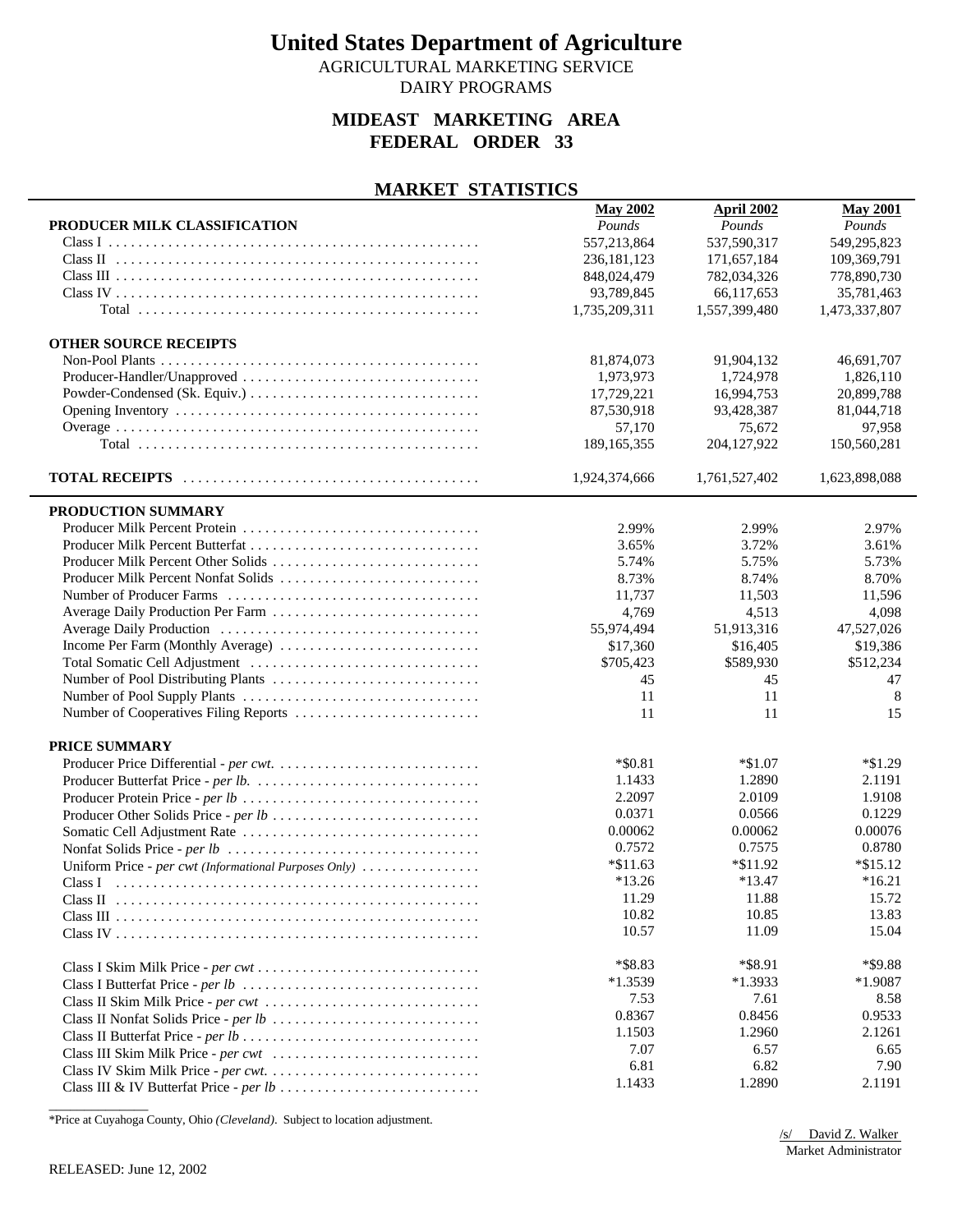AGRICULTURAL MARKETING SERVICE DAIRY PROGRAMS

## **MIDEAST MARKETING AREA FEDERAL ORDER 33**

#### **MARKET STATISTICS**

|                                                       | <b>June 2002</b> | <b>May 2002</b> | <b>June 2001</b> |
|-------------------------------------------------------|------------------|-----------------|------------------|
| PRODUCER MILK CLASSIFICATION                          | Pounds           | Pounds          | Pounds           |
|                                                       | 476,322,047      | 557,213,864     | 509,434,647      |
|                                                       | 215,793,278      | 236, 181, 123   | 175,416,344      |
|                                                       | 845, 127, 244    | 848,024,479     | 803,224,558      |
|                                                       | 91,913,577       | 93,789,845      | 97,603,541       |
|                                                       | 1,629,156,146    | 1,735,209,311   | 1,585,679,090    |
|                                                       |                  |                 |                  |
| <b>OTHER SOURCE RECEIPTS</b>                          |                  |                 |                  |
|                                                       | 62,731,531       | 81,874,073      | 24,002,059       |
| Producer-Handler/Unapproved                           | 1,994,382        | 1,973,973       | 1,770,066        |
|                                                       | 19,435,310       | 17,729,221      | 19,627,807       |
|                                                       | 77,886,372       | 87,530,918      | 83,767,778       |
|                                                       | 30,189           | 57,170          | 73,803           |
|                                                       | 162,077,784      | 189, 165, 355   | 129,241,513      |
|                                                       |                  |                 |                  |
|                                                       | 1,791,233,930    | 1,924,374,666   | 1,714,920,603    |
|                                                       |                  |                 |                  |
| PRODUCTION SUMMARY                                    |                  |                 |                  |
| Producer Milk Percent Protein                         | 2.94%            | 2.99%           | 2.94%            |
| Producer Milk Percent Butterfat                       | 3.59%            | 3.65%           | 3.58%            |
| Producer Milk Percent Other Solids                    | 5.74%            | 5.74%           | 5.72%            |
| Producer Milk Percent Nonfat Solids                   | 8.68%            | 8.73%           | 8.66%            |
|                                                       | 11,525           | 11,737          | 11,932           |
| Average Daily Production Per Farm                     |                  |                 |                  |
|                                                       | 4,712            | 4,769           | 4,430            |
|                                                       | 54,305,205       | 55,974,494      | 52,855,970       |
| Income Per Farm (Monthly Average)                     | \$15,780         | \$17,360        | \$21,196         |
|                                                       | \$488,210        | \$705,423       | \$412,992        |
|                                                       | 44               | 45              | 47               |
|                                                       | 11               | 11              | 10               |
| Number of Cooperatives Filing Reports                 | 11               | 11              | 15               |
| PRICE SUMMARY                                         |                  |                 |                  |
|                                                       | $*\$1.15$        | $*$ \$0.81      | $*$ \$0.95       |
|                                                       | 1.1211           | 1.1433          | 2.2089           |
|                                                       | 2.0148           | 2.2097          | 2.1670           |
|                                                       | 0.0247           | 0.0371          | 0.1409           |
| Producer Other Solids Price - per lb                  | 0.00059          | 0.00062         | 0.00081          |
|                                                       |                  |                 |                  |
|                                                       | 0.7605           | 0.7572          | 0.8748           |
| Uniform Price - per cwt (Informational Purposes Only) | $*$ \$11.24      | $*$ \$11.63     | *\$15.97         |
| Class I                                               | $*13.03$         | $*13.26$        | $*16.99$         |
|                                                       | 11.19            | 11.29           | 16.05            |
|                                                       | 10.09            | 10.82           | 15.02            |
|                                                       | 10.52            | 10.57           | 15.33            |
|                                                       | $*$ \$9.23       | *\$8.83         | $*$ \$9.90       |
|                                                       | $*1.1777$        | $*1.3539$       | $*2.1233$        |
|                                                       | 7.50             | 7.53            | 8.60             |
|                                                       | 0.8333           | 0.8367          | 0.9556           |
|                                                       |                  |                 |                  |
|                                                       | 1.1281           | 1.1503          | 2.2159           |
|                                                       | 6.39             | 7.07            | 7.55             |
|                                                       | 6.84             | 6.81            | 7.87             |
|                                                       | 1.1211           | 1.1433          | 2.2089           |

\*Price at Cuyahoga County, Ohio *(Cleveland)*. Subject to location adjustment.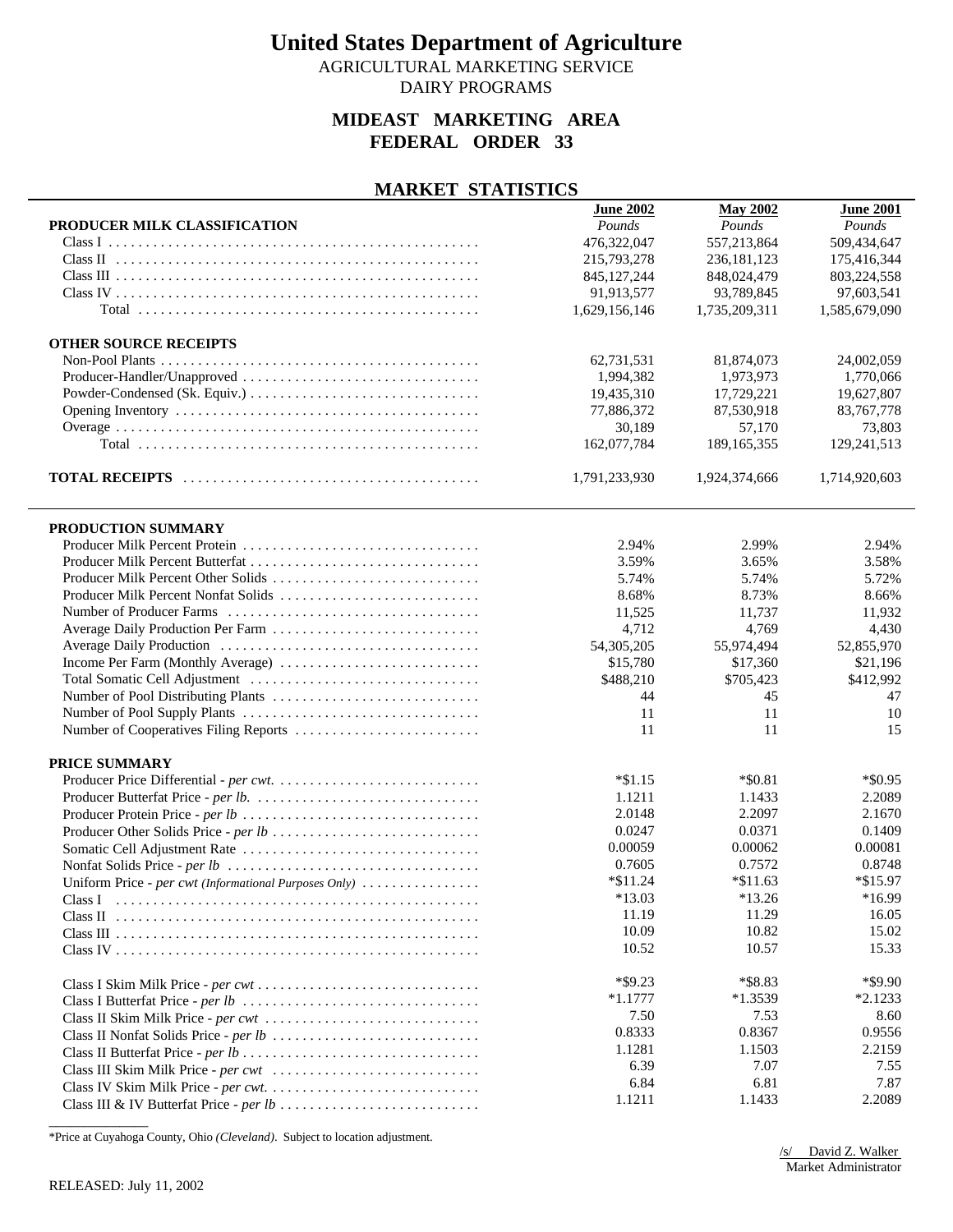AGRICULTURAL MARKETING SERVICE DAIRY PROGRAMS

### **MIDEAST MARKETING AREA FEDERAL ORDER 33**

### **MARKET STATISTICS**

|                                                       | <b>July 2002</b> | <b>June 2002</b> | <b>July 2001</b> |
|-------------------------------------------------------|------------------|------------------|------------------|
| PRODUCER MILK CLASSIFICATION                          | Pounds           | Pounds           | Pounds           |
|                                                       | 522,927,772      | 476,322,047      | 510,543,911      |
|                                                       | 102,187,085      | 215,793,278      | 241,915,764      |
|                                                       | 779,755,040      | 845,127,244      | 792,785,897      |
|                                                       | 25,250,042       | 91,913,577       | 106,039,454      |
|                                                       | 1,430,119,939    | 1,629,156,146    | 1,651,285,026    |
| <b>OTHER SOURCE RECEIPTS</b>                          |                  |                  |                  |
|                                                       | 51,806,233       | 62,731,531       | 23,269,049       |
|                                                       | 1,920,189        | 1,994,382        | 1,829,913        |
|                                                       | 21,945,169       | 19,435,310       | 21,342,050       |
|                                                       | 72,917,284       | 77,886,372       | 73,520,784       |
|                                                       | 41,181           | 30,189           | 46,373           |
|                                                       | 148,630,056      | 162,077,784      | 120,008,169      |
|                                                       | 1,578,749,995    | 1,791,233,930    | 1,771,293,195    |
| PRODUCTION SUMMARY                                    |                  |                  |                  |
|                                                       | 2.90%            | 2.94%            | 2.90%            |
|                                                       | 3.52%            | 3.59%            | 3.53%            |
| Producer Milk Percent Other Solids                    | 5.72%            | 5.74%            | 5.73%            |
| Producer Milk Percent Nonfat Solids                   | 8.62%            | 8.68%            | 8.63%            |
|                                                       | 11,349           | 11,525           | 12,150           |
| Average Daily Production Per Farm                     | 4,065            | 4,712            | 4,384            |
|                                                       | 46,132,901       | 54,305,205       | 53,267,259       |
|                                                       | \$13,341         | \$15,780         | \$21,749         |
|                                                       | \$23,375         | \$488,210        | \$90,908         |
|                                                       | 44               | 44               | 47               |
|                                                       | 7                | 11               | 10               |
|                                                       | 11               | 11               | 15               |
| PRICE SUMMARY                                         |                  |                  |                  |
|                                                       | $*\$1.52$        | $*\$1.15$        | $*$ \$0.78       |
|                                                       | 1.0929           | 1.1211           | 2.1883           |
|                                                       | 1.8095           | 2.0148           | 2.3175           |
|                                                       | 0.0150           | 0.0247           | 0.1510           |
|                                                       | 0.00055          | 0.00059          | 0.00083          |
|                                                       | 0.7633           | 0.7605           | 0.8234           |
| Uniform Price - per cwt (Informational Purposes Only) | $*\$10.85$       | $*\$11.24$       | $*$ \$16.24      |
|                                                       | $*12.62$         | $*13.03$         | $*17.34$         |
|                                                       | 11.14            | 11.19            | 15.96            |
|                                                       | 9.33             | 10.09            | 15.46            |
|                                                       | 10.45            | 10.52            | 14.81            |
|                                                       | *\$8.85          | $*$ \$9.23       | *\$9.88          |
|                                                       | $*1.1643$        | $*1.1777$        | $*2.2304$        |
|                                                       | 7.55             | 7.50             | 8.58             |
|                                                       | 0.8389           | 0.8333           | 0.9533           |
|                                                       | 1.0999           | 1.1281           | 2.1953           |
|                                                       | 5.70             | 6.39             | 8.08             |
|                                                       | 6.87             | 6.84             | 7.41             |
|                                                       | 1.0929           | 1.1211           | 2.1883           |

\*Price at Cuyahoga County, Ohio *(Cleveland)*. Subject to location adjustment.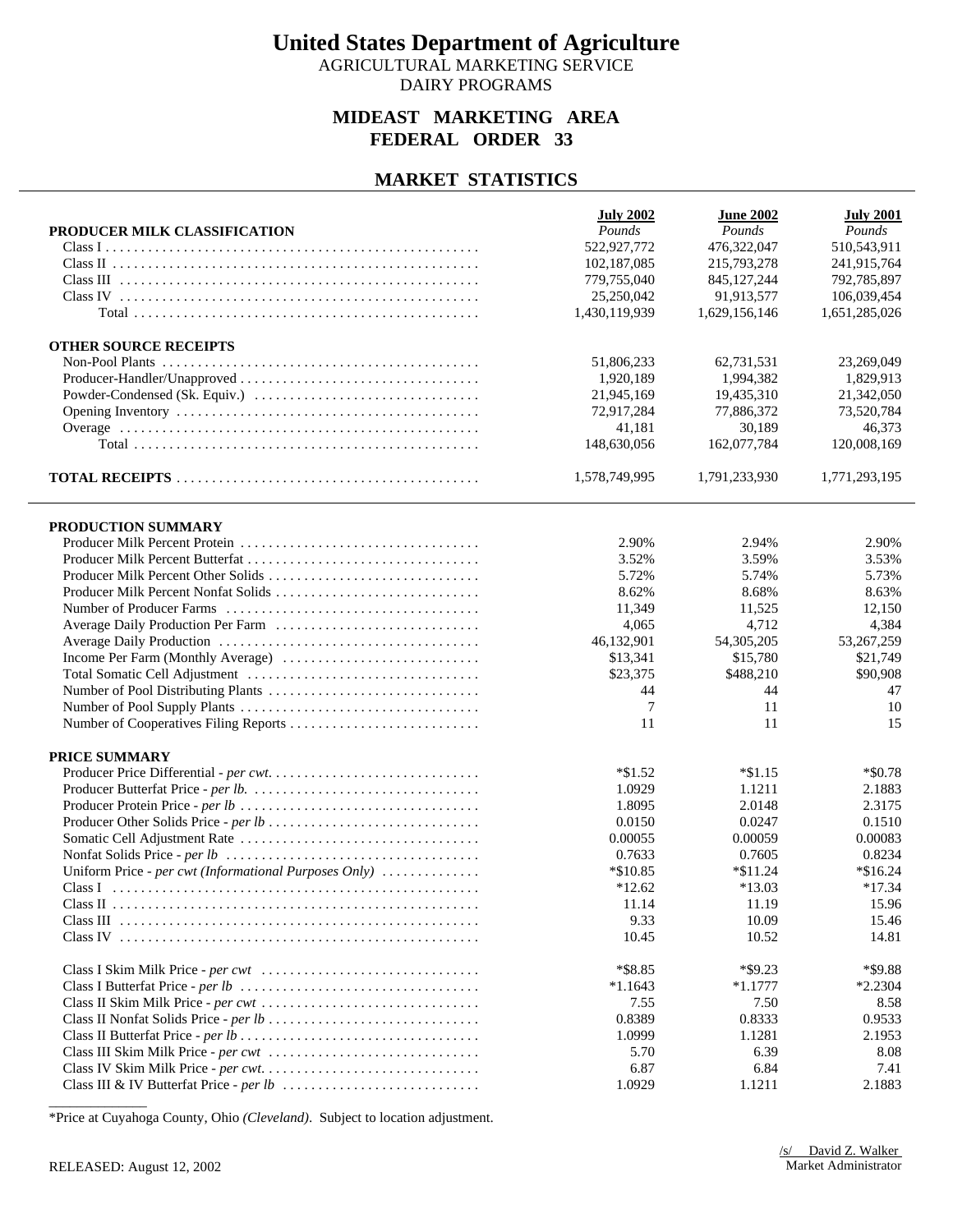AGRICULTURAL MARKETING SERVICE DAIRY PROGRAMS

## **MIDEAST MARKETING AREA FEDERAL ORDER 33**

#### **MARKET STATISTICS**

|                                                                                                                               | August 2002   | <b>July 2002</b> | <b>August 2001</b> |
|-------------------------------------------------------------------------------------------------------------------------------|---------------|------------------|--------------------|
| PRODUCER MILK CLASSIFICATION                                                                                                  | Pounds        | Pounds           | Pounds             |
| Class I                                                                                                                       | 565,655,752   | 522,927,772      | 571,871,676        |
|                                                                                                                               | 227,682,694   | 102, 187, 085    | 244,461,693        |
|                                                                                                                               | 529,398,459   | 779,755,040      | 670,750,833        |
|                                                                                                                               | 36,795,071    | 25,250,042       | 52,525,393         |
|                                                                                                                               | 1,359,531,976 | 1,430,119,939    | 1,539,609,595      |
| <b>OTHER SOURCE RECEIPTS</b>                                                                                                  |               |                  |                    |
|                                                                                                                               | 78,989,693    | 51,806,233       | 17,670,048         |
|                                                                                                                               | 1,695,282     | 1,920,189        | 1.712.504          |
|                                                                                                                               | 20,164,936    | 21,945,169       | 24,223,653         |
|                                                                                                                               | 77,709,426    | 72,917,284       | 73,466,754         |
|                                                                                                                               | 44,325        | 41,181           | 80,403             |
|                                                                                                                               | 178,603,662   | 148,630,056      | 117,153,362        |
|                                                                                                                               | 1,538,135,638 | 1,578,749,995    | 1,656,762,957      |
|                                                                                                                               |               |                  |                    |
| PRODUCTION SUMMARY                                                                                                            |               |                  |                    |
|                                                                                                                               | 2.92%         | 2.90%            | 2.92%              |
|                                                                                                                               | 3.52%         | 3.52%            | 3.52%              |
|                                                                                                                               | 5.70%         | 5.72%            | 5.69%              |
|                                                                                                                               | 8.62%         | 8.62%            | 8.61%              |
|                                                                                                                               | 10,791        | 11,349           | 11,933             |
|                                                                                                                               | 4,064         | 4,065            | 4,162              |
|                                                                                                                               | 43,855,870    | 46,132,901       | 49,664,826         |
|                                                                                                                               | \$13,826      | \$13,341         | \$21,029           |
|                                                                                                                               | (\$147,616)   | \$23,375         | $(\$399,745)$      |
|                                                                                                                               | 44            | 44               | 48                 |
|                                                                                                                               | 9             | $\tau$           | 11                 |
|                                                                                                                               | 10            | 11               | 15                 |
| <b>PRICE SUMMARY</b>                                                                                                          |               |                  |                    |
|                                                                                                                               | $*1.65$       | $*1.52$          | $*$ \$0.99         |
|                                                                                                                               | 1.0701        | 1.0929           | 2.2976             |
|                                                                                                                               | 1.9021        | 1.8095           | 2.2188             |
|                                                                                                                               | 0.0177        | 0.0150           | 0.1535             |
|                                                                                                                               | 0.00056       | 0.00055          | 0.00083            |
|                                                                                                                               | 0.7674        | 0.7633           | 0.8073             |
|                                                                                                                               | $*\$11.19$    | *\$10.85         | $*\$16.54$         |
|                                                                                                                               | $*12.48$      | $*12.62$         | $*17.40$           |
|                                                                                                                               | 11.07         | 11.14            | 15.98              |
|                                                                                                                               | 9.54          | 9.33             | 15.55              |
|                                                                                                                               | 10.41         | 10.45            | 15.06              |
|                                                                                                                               | $*$ \$8.86    | $*$ \$8.85       | *\$9.90            |
| Class I Butterfat Price - per $lb \ldots \ldots \ldots \ldots \ldots \ldots \ldots \ldots \ldots \ldots \ldots \ldots \ldots$ | $*1.1222$     | $*1.1643$        | $*2.2412$          |
|                                                                                                                               | 7.56          | 7.55             | 8.20               |
|                                                                                                                               | 0.8400        | 0.8389           | 0.9111             |
|                                                                                                                               | 1.0771        | 1.0999           | 2.3046             |
|                                                                                                                               | 6.00          | 5.70             | 7.78               |
|                                                                                                                               | 6.91          | 6.87             | 7.27               |
|                                                                                                                               | 1.0701        | 1.0929           | 2.2976             |

\*Price at Cuyahoga County, Ohio *(Cleveland)*. Subject to location adjustment.

 $\overline{\phantom{a}}$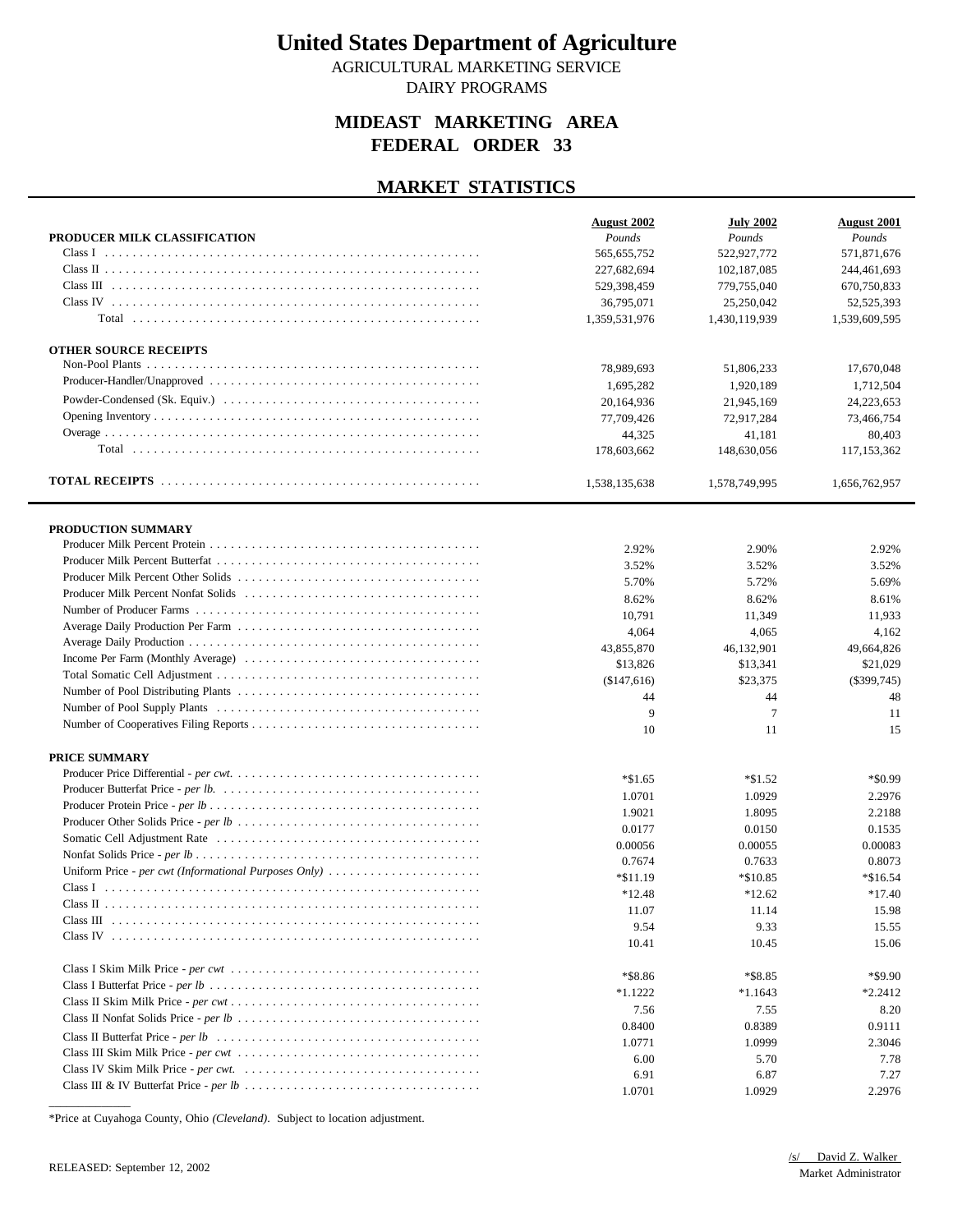AGRICULTURAL MARKETING SERVICE DAIRY PROGRAMS

### **MIDEAST MARKETING AREA FEDERAL ORDER 33**

### **MARKET STATISTICS**

|                                                       | September 2002 | <b>August 2002</b> | September 2001 |
|-------------------------------------------------------|----------------|--------------------|----------------|
| PRODUCER MILK CLASSIFICATION                          | Pounds         | Pounds             | Pounds         |
|                                                       | 541,081,574    | 565,655,752        | 542,241,885    |
|                                                       | 216,284,385    | 227,682,694        | 200,053,399    |
|                                                       | 586,798,464    | 529,398,459        | 505,969,426    |
|                                                       | 54, 565, 671   | 36,795,071         | 74,610,426     |
|                                                       | 1,398,730,094  | 1,359,531,976      | 1,322,875,136  |
| <b>OTHER SOURCE RECEIPTS</b>                          |                |                    |                |
|                                                       | 56,374,092     | 78,989,693         | 27,787,495     |
|                                                       | 1,664,467      | 1,695,282          | 1,686,574      |
|                                                       | 18,177,850     | 20,164,936         | 16,170,080     |
|                                                       | 71,328,941     | 77,709,426         | 75,226,275     |
|                                                       | 95,065         | 44,325             | 31,561         |
|                                                       | 147,640,415    | 178,603,662        | 120,901,985    |
|                                                       | 1,546,370,509  | 1,538,135,638      | 1,443,777,121  |
| PRODUCTION SUMMARY                                    |                |                    |                |
|                                                       | 2.99%          | 2.92%              | 3.04%          |
|                                                       | 3.60%          | 3.52%              | 3.62%          |
| Producer Milk Percent Other Solids                    | 5.70%          | 5.70%              | 5.69%          |
| Producer Milk Percent Nonfat Solids                   | 8.69%          | 8.62%              | 8.73%          |
|                                                       | 10,962         | 10,791             | 11,159         |
|                                                       | 4,253          | 4,064              | 3,952          |
|                                                       | 46,624,336     | 43,855,870         | 44,095,838     |
|                                                       | \$14,196       | \$13,826           | \$20,350       |
|                                                       | \$83,733       | (\$147,616)        | $(\$22,892)$   |
|                                                       | 44             | 44                 | 47             |
|                                                       | 9              | 9                  | 12             |
|                                                       | 10             | 10                 | 10             |
| PRICE SUMMARY                                         |                |                    |                |
|                                                       | $*\$1.17$      | $*\$1.65$          | $*$ \$0.97     |
|                                                       | 1.0099         | 1.0701             | 2.4449         |
|                                                       | 2.0646         | 1.9021             | 2.1647         |
|                                                       | 0.0367         | 0.0177             | 0.1520         |
|                                                       | 0.00057        | 0.00056            | 0.00085        |
|                                                       | 0.7696         | 0.7674             | 0.8097         |
| Uniform Price - per cwt (Informational Purposes Only) | *\$11.09       | $*$ \$11.19        | $*\$16.87$     |
|                                                       | $*12.46$       | $*12.48$           | $*17.56$       |
|                                                       | 10.91          | 11.07              | 16.24          |
|                                                       | 9.92           | 9.54               | 15.90          |
|                                                       | 10.22          | 10.41              | 15.59          |
|                                                       | *\$8.92        | *\$8.86            | *\$9.99        |
|                                                       | $*1.1005$      | $*1.1222$          | $*2.2632$      |
|                                                       | 7.62           | 7.56               | 7.94           |
|                                                       | 0.8467         | 0.8400             | 0.8822         |
|                                                       | 1.0169         | 1.0771             | 2.4519         |
|                                                       | 6.62           | 6.00               | 7.61<br>7.29   |
|                                                       | 6.93<br>1.0099 | 6.91<br>1.0701     | 2.4449         |
|                                                       |                |                    |                |

\*Price at Cuyahoga County, Ohio *(Cleveland)*. Subject to location adjustment.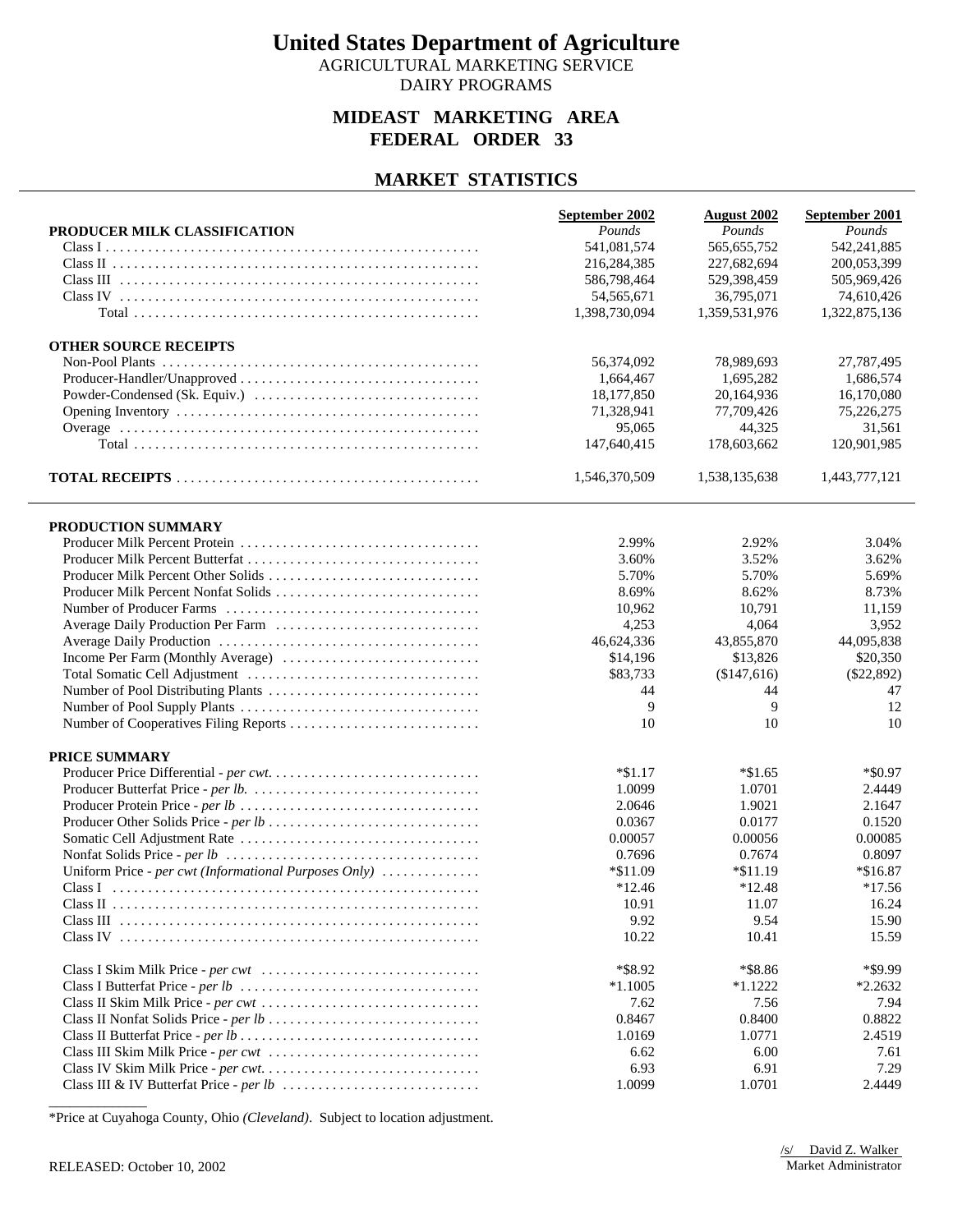AGRICULTURAL MARKETING SERVICE DAIRY PROGRAMS

### **MIDEAST MARKETING AREA FEDERAL ORDER 33**

#### **MARKET STATISTICS**

|                                                       | October 2002  | September 2002 | October 2001  |
|-------------------------------------------------------|---------------|----------------|---------------|
| PRODUCER MILK CLASSIFICATION                          | Pounds        | Pounds         | Pounds        |
|                                                       | 590,239,828   | 541,081,574    | 592,392,973   |
|                                                       | 224,554,569   | 216,284,385    | 211,702,810   |
|                                                       | 600,961,675   | 586,798,464    | 565,707,354   |
|                                                       | 53,971,071    | 54, 565, 671   | 54,881,347    |
|                                                       | 1,469,727,143 | 1,398,730,094  | 1,424,684,484 |
|                                                       |               |                |               |
| <b>OTHER SOURCE RECEIPTS</b>                          |               |                |               |
|                                                       | 43,534,460    | 56,374,092     | 44,632,796    |
| Producer-Handler/Unapproved                           | 1,611,469     | 1,664,467      | 1,898,576     |
|                                                       | 17,371,419    | 18,177,850     | 15,491,405    |
|                                                       | 83,715,886    | 71,328,941     | 94,670,593    |
|                                                       | 47,781        | 95,065         | 310,667       |
|                                                       | 146,281,015   | 147,640,415    | 157,004,037   |
|                                                       |               |                |               |
|                                                       | 1,616,008,158 | 1,546,370,509  | 1,581,688,521 |
| PRODUCTION SUMMARY                                    |               |                |               |
|                                                       | 3.10%         | 2.99%          | 3.10%         |
|                                                       | 3.73%         | 3.60%          | 3.75%         |
|                                                       | 5.69%         | 5.70%          | 5.70%         |
|                                                       | 8.79%         | 8.69%          | 8.80%         |
|                                                       |               | 10.962         |               |
|                                                       | 10,955        |                | 11,174        |
| Average Daily Production Per Farm                     | 4,328         | 4,253          | 4,113         |
|                                                       | 47,410,553    | 46,624,336     | 45,957,564    |
|                                                       | \$15,759      | \$14,196       | \$20,022      |
|                                                       | \$418,498     | \$83,733       | \$428,652     |
|                                                       | 44            | 44             | 47            |
|                                                       | 9             | 9              | 11            |
| Number of Cooperatives Filing Reports                 | 10            | 10             | 11            |
| PRICE SUMMARY                                         |               |                |               |
|                                                       | $*$ \$0.60    | $*\$1.17$      | $*$ \$0.43    |
|                                                       | 1.0726        | 1.0099         | 1.6526        |
|                                                       | 2.1839        | 2.0646         | 2.6664        |
| Producer Other Solids Price - per lb                  | 0.0755        | 0.0367         | 0.1482        |
|                                                       | 0.00060       | 0.00057        | 0.00078       |
|                                                       | 0.7765        | 0.7696         | 0.8041        |
| Uniform Price - per cwt (Informational Purposes Only) | $*\$11.32$    | $*\$11.09$     | $*\$15.03$    |
| Class I                                               | $*12.15$      | $*12.46$       | $*17.93$      |
|                                                       | 11.12         | 10.91          | 13.53         |
|                                                       | 10.72         | 9.92           | 14.60         |
|                                                       | 10.50         | 10.22          | 12.77         |
|                                                       |               |                |               |
|                                                       | *\$8.91       | *\$8.92        | *\$9.38       |
|                                                       | $*1.0135$     | $*1.1005$      | $*2.5360$     |
|                                                       | 7.61          | 7.62           | 8.00          |
|                                                       | 0.8456        | 0.8467         | 0.8889        |
|                                                       | 1.0796        | 1.0169         | 1.6596        |
|                                                       | 7.22          | 6.62           | 9.14          |
|                                                       | 6.99          | 6.93           | 7.24          |
|                                                       | 1.0726        | 1.0099         | 1.6526        |
|                                                       |               |                |               |

\*Price at Cuyahoga County, Ohio *(Cleveland)*. Subject to location adjustment.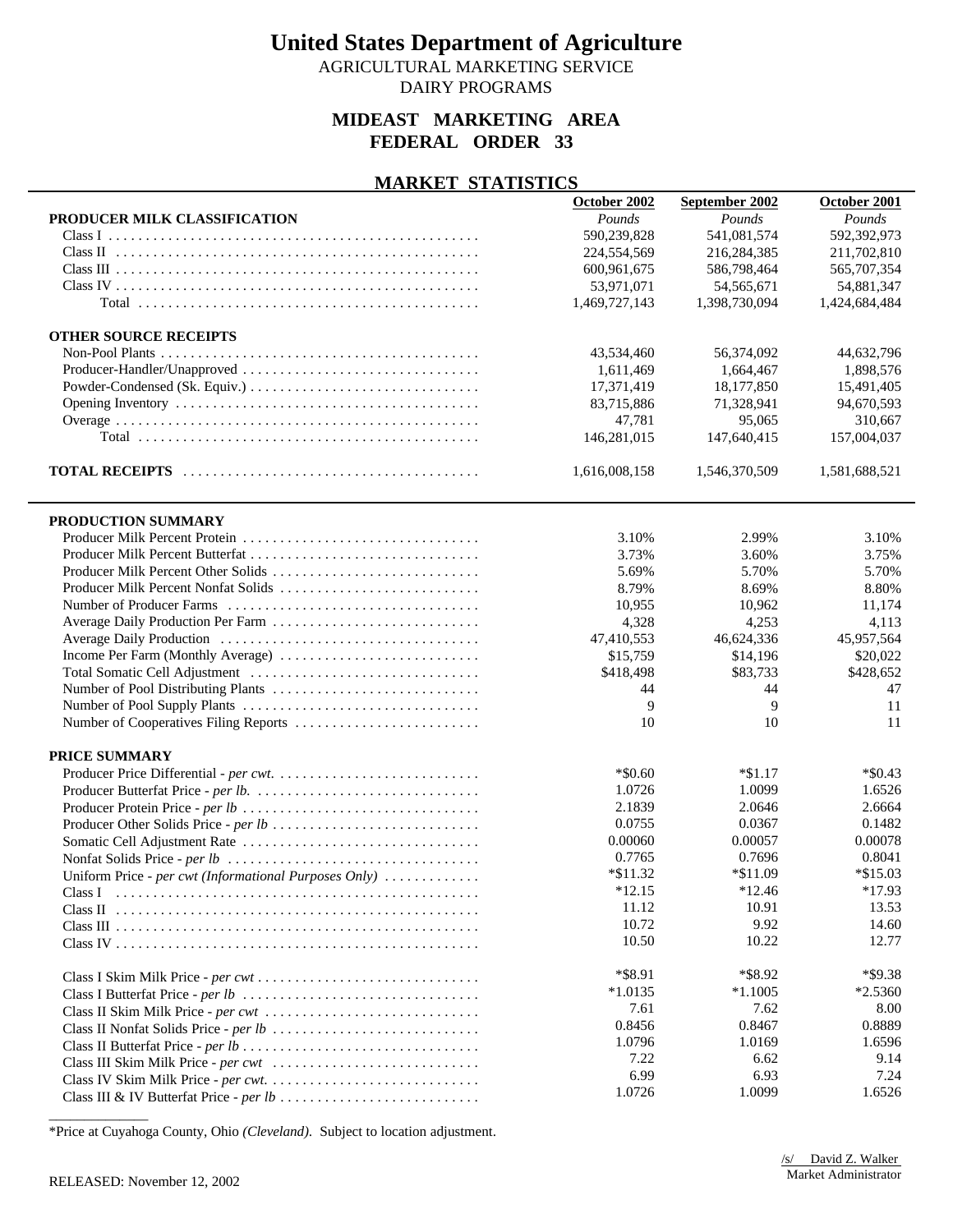AGRICULTURAL MARKETING SERVICE DAIRY PROGRAMS

### **MIDEAST MARKETING AREA FEDERAL ORDER 33**

#### **MARKET STATISTICS**

|                                                       | November 2002 | October 2002  | November 2001 |
|-------------------------------------------------------|---------------|---------------|---------------|
| PRODUCER MILK CLASSIFICATION                          | Pounds        | Pounds        | Pounds        |
|                                                       | 568,214,641   | 590,239,828   | 571,431,798   |
|                                                       | 139,984,315   | 224,554,569   | 199,072,089   |
|                                                       | 561,126,534   | 600,961,675   | 628,486,089   |
|                                                       | 51,454,511    | 53,971,071    | 49,089,768    |
|                                                       | 1,320,780,001 | 1,469,727,143 | 1,448,079,744 |
| <b>OTHER SOURCE RECEIPTS</b>                          |               |               |               |
|                                                       | 44,646,957    | 43,534,460    | 33,373,944    |
| Producer-Handler/Unapproved                           | 1,417,737     | 1,611,469     | 1,655,922     |
|                                                       | 13,674,415    | 17,371,419    | 16,113,511    |
|                                                       | 84,325,620    | 83,715,886    | 80,320,045    |
|                                                       | 151,410       | 47,781        | 71,676        |
|                                                       | 144,216,139   | 146,281,015   | 131,535,098   |
|                                                       | 1,464,996,140 | 1,616,008,158 | 1,579,614,842 |
| PRODUCTION SUMMARY                                    |               |               |               |
|                                                       | 3.13%         | 3.10%         | 3.10%         |
|                                                       | 3.83%         | 3.73%         | 3.78%         |
| Producer Milk Percent Other Solids                    | 5.68%         | 5.69%         | 5.68%         |
|                                                       | 8.81%         | 8.79%         | 8.78%         |
|                                                       | 10,907        | 10,955        | 11,533        |
|                                                       | 4,036         | 4,328         | 4,185         |
|                                                       | 44,026,000    | 47,410,553    | 48,269,325    |
|                                                       | \$14,183      | \$15,759      | \$18,027      |
|                                                       | \$471,648     | \$418,498     | \$609,837     |
|                                                       | 44            | 44            | 50            |
|                                                       | 9             | 9             | 12            |
|                                                       | 9             | 10            | 11            |
| PRICE SUMMARY                                         |               |               |               |
|                                                       | $*\$1.33$     | $*$ \$0.60    | $*$ \$2.48    |
|                                                       | 1.0923        | 1.0726        | 1.4500        |
|                                                       | 1.8469        | 2.1839        | 1.8045        |
|                                                       | 0.0850        | 0.0755        | 0.1470        |
|                                                       | 0.00056       | 0.00060       | 0.00062       |
|                                                       | 0.7777        | 0.7765        | 0.7949        |
| Uniform Price - per cwt (Informational Purposes Only) | $*\$11.17$    | $*\$11.32$    | *\$13.79      |
| Class I                                               | $*12.60$      | $*12.15$      | $*17.76$      |
|                                                       | 11.26         | 11.12         | 12.78         |
|                                                       | 9.84          | 10.72         | 11.31         |
|                                                       | 10.58         | 10.50         | 11.97         |
|                                                       | $*$ \$9.20    | *\$8.91       | $*11.60$      |
|                                                       | $*1.0623$     | $*1.0135$     | $*1.8756$     |
| Class II Skim Milk Price - per cwt                    | 7.68          | 7.61          | 7.96          |
|                                                       | 0.8533        | 0.8456        | 0.8844        |
|                                                       | 1.0993        | 1.0796        | 1.4570        |
|                                                       | 6.23          | 7.22          | 6.46          |
|                                                       | 7.00          | 6.99          | 7.15          |
|                                                       | 1.0923        | 1.0726        | 1.4500        |

\*Price at Cuyahoga County, Ohio *(Cleveland)*. Subject to location adjustment.